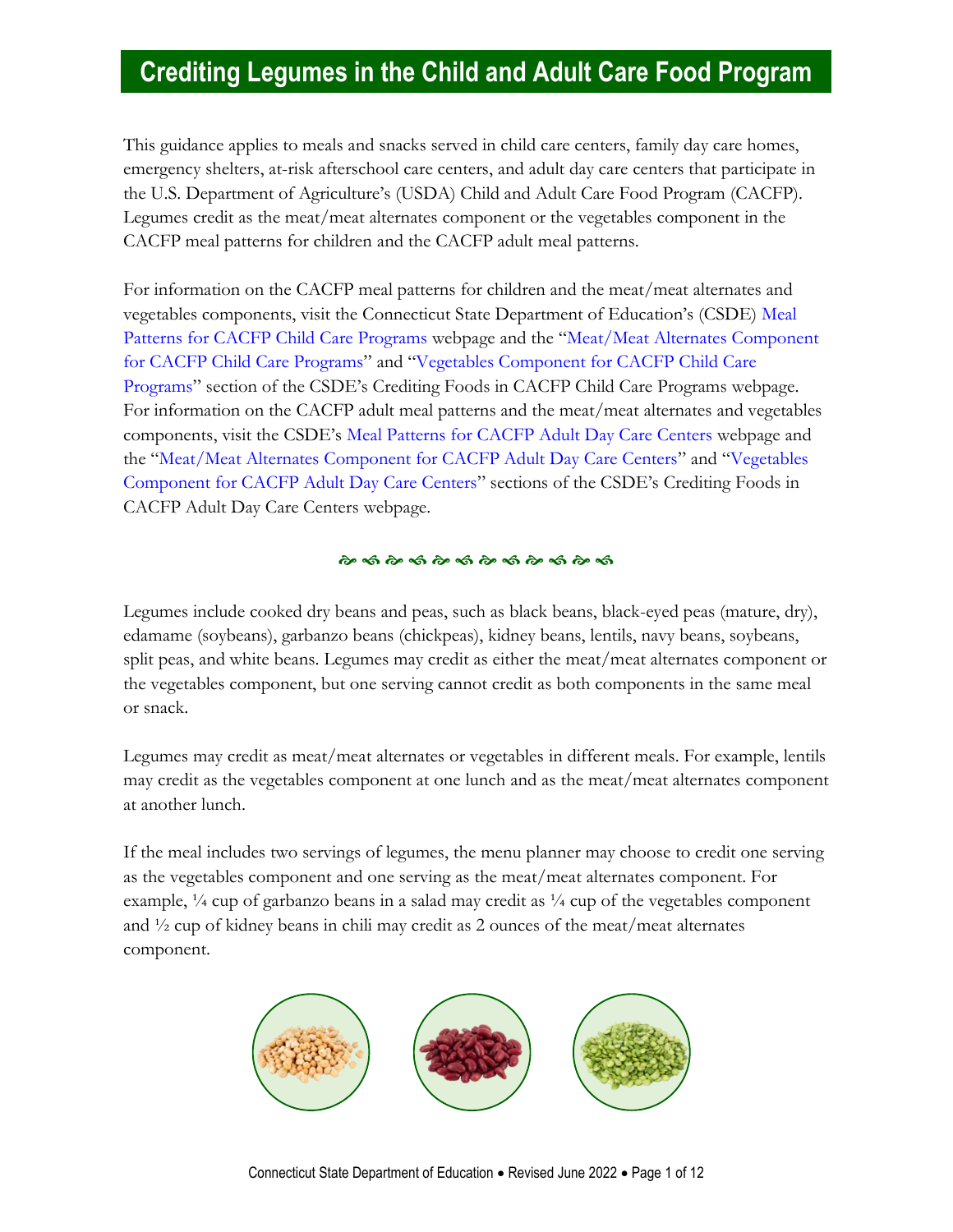Menu planners must determine in advance how to credit legumes in a meal. A ¼-cup serving of legumes credits as 1 ounce of the meat/meat alternates component or ¼ cup of the vegetables component.

### **Crediting Legumes as Vegetables**

Foods in the vegetables component credit based on volume (cups). For example, a ½-cup serving (8 tablespoons) of legumes credits as  $\frac{1}{2}$  cup of the vegetables component. The minimum creditable amount for the vegetables component is ⅛ cup (2 tablespoons).

The serving refers to the amount of legumes without added ingredients. For example, to credit as ½ cup of legumes, a serving of baked beans must contain ½ cup of beans, excluding added ingredients such as sauce and pork fat.



Menu planners must round down the amount of legumes to the nearest  $\frac{1}{8}$  cup (2 tablespoons). For example, a recipe with  $2\frac{1}{2}$  tablespoons of kidney beans per serving credits as  $\frac{1}{8}$  cup of the vegetables component. If the menu item contains less than the full serving of the vegetables component, the menu planner must include additional vegetables to provide the full serving for each age group.

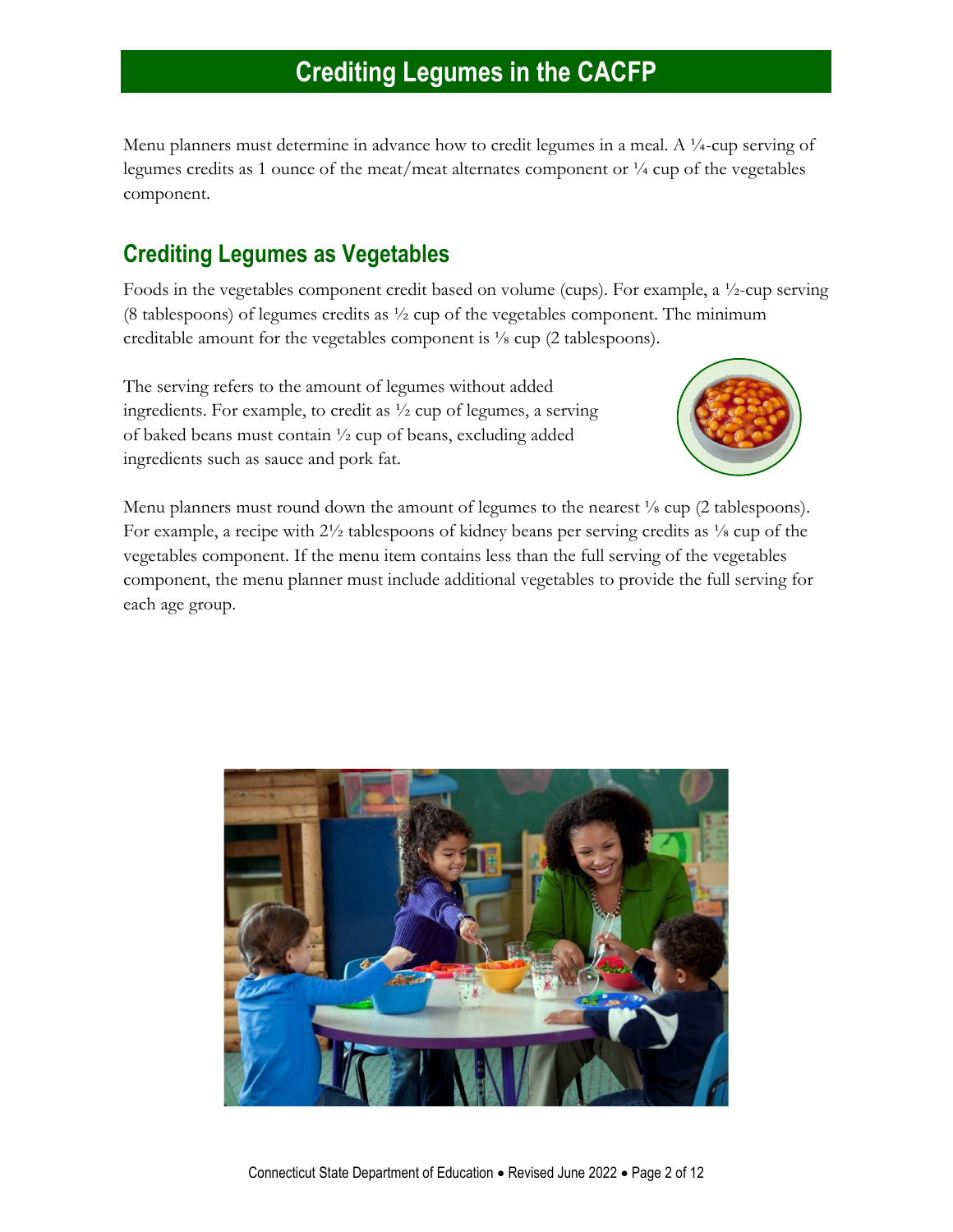### **Crediting Legumes as Meat/Meat Alternates**

Legumes credit as the meat/meat alternates component based on volume. A ¼-cup serving (4 tablespoons) of legumes credits as 1 ounce of the meat/meat alternates component. The minimum creditable amount is 1 tablespoon. At lunch and supper, the meat/meat alternates component must be served in a main dish, or in a main dish and one other food item.

The menu planner must round down the amount of legumes to the nearest ¼ ounce of the meat/meat alternates component. For example, a recipe that contains 2½ tablespoons of kidney beans (0.625 ounces of meat/meat alternates) per serving rounds down to 0.5 ounce of the meat/meat alternates component. Table 1 shows the CACFP meal pattern contribution for different serving sizes of legumes.



| Table 1. Crediting legumes as the meat/meat alternates component |                                           |
|------------------------------------------------------------------|-------------------------------------------|
| <b>Serving size (volume)</b>                                     | <b>Meal pattern contribution (ounces)</b> |
| 8 tablespoons $(\frac{1}{2}$ cup)                                | 2                                         |
| 7 tablespoons                                                    | $1\frac{3}{4}$                            |
| 6 tablespoons $(3/8 \text{ cup})$                                | $1\frac{1}{2}$                            |
| 5 tablespoons                                                    | $1\frac{1}{4}$                            |
| 4 tablespoons $(\frac{1}{4}$ cup)                                | 1                                         |
| 3 tablespoons                                                    | $^{3}/_{4}$                               |
| 2 tablespoons $(\frac{1}{8}$ cup)                                | $\frac{1}{2}$                             |
| 1 tablespoon $\binom{1}{16}$ cup)                                | $\frac{1}{4}$ (minimum creditable amount) |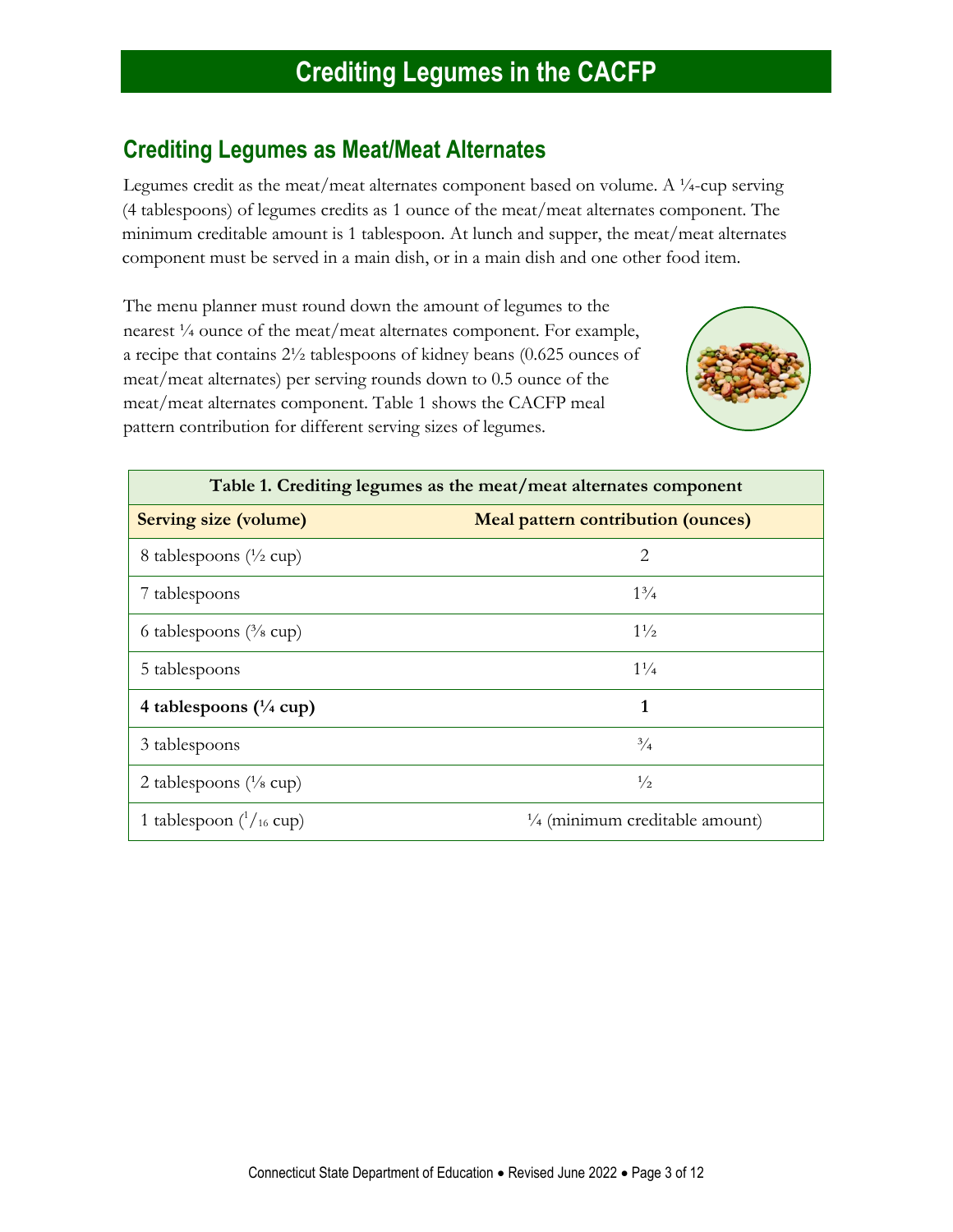### **Roasted or Dried Legumes**

Roasted or dried legumes, such as garbanzo beans (chickpeas) and soybeans, may credit as the meat/meat alternates component or the vegetables component, but not both in the same meal or snack.

- **Meat/meat alternates:** Roasted or dried legumes credit as the meat/meat alternates component based on weight. A 1-ounce serving of roasted or dried legumes provides 1 ounce of the meat/meat alternates component. At lunch and supper, roasted or dried legumes cannot credit for more than half of the meat/meat alternates component. Roasted or dried legumes must be combined with another food from the meat/meat alternates component to meet the full requirement.
- **Vegetables:** Roasted or dried legumes credit as the vegetables component based on volume (cups). For example, ¼ cup of roasted or dried legumes credits as ¼ cup of the vegetables component.

The USDA recommends using discretion when offering snack-type legumes (such as individually wrapped soy nuts) as part of reimbursable meals, due to their perception as snack foods.

Children younger than 4 are at the highest risk of choking. Consider children's age and developmental readiness when deciding whether offer roasted or dried legumes in CACFP menus. For additional guidance, visit the "[Choking Prevention](https://portal.ct.gov/SDE/Nutrition/Food-Safety-for-Child-Nutrition-Programs/Documents#ChokingPrevention)" section of the CSDE's [Food Safety for Child Nutrition Programs](https://portal.ct.gov/SDE/Nutrition/Food-Safety-for-Child-Nutrition-Programs) webpage.

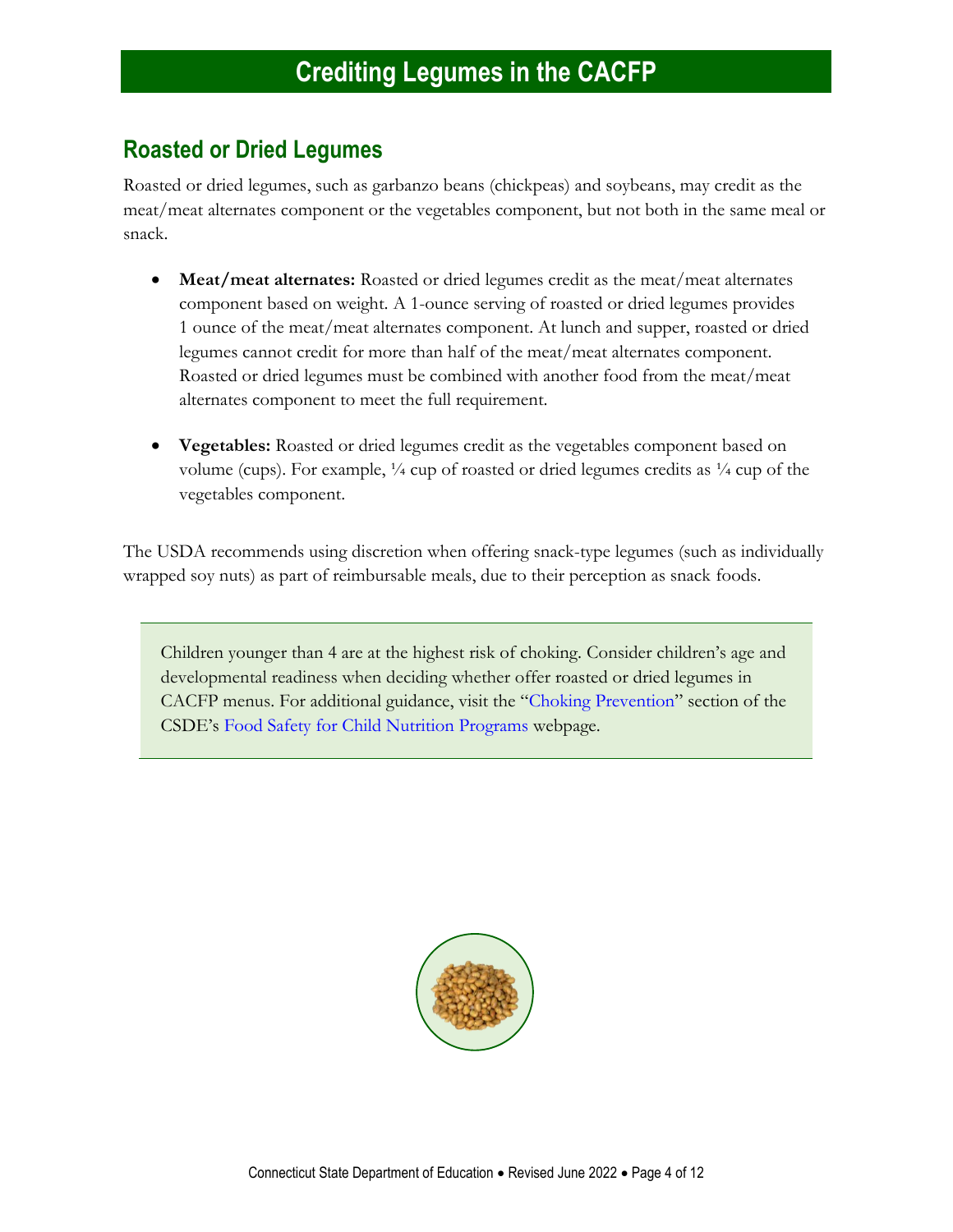### **Crediting Legumes in Recipes**

The crediting information for recipes depends on whether the menu planner credits the legumes as the vegetables component or the meat/meat alternates component. To determine the crediting information for a recipe, the menu planner must first determine the total volume (cups) of legumes in the recipe.

- **Vegetables:** The minimum creditable amount of the vegetable component is <sup>1/8</sup> cup. To determine the number of ⅛-cup servings of legumes in one serving of the recipe, divide the total cups of legumes in one serving of the recipe by 0.125, then round down to the nearest ⅛ cup. Table 2 shows an example of how to calculate the vegetables contribution of legumes in a recipe.
- **Meat/meat alternates:** A  $\frac{1}{4}$ -cup serving of legumes provides 1 ounce of the meat/meat alternates component. To determine the ounces of the meat/meat alternates component in one serving of the recipe, divide the total cups of legumes in one serving of the recipe by 0.25, then round down to the nearest ¼ ounce. Table 3 shows an example of how to calculate the meat/meat alternates contribution of legumes in a recipe.

For assistance with recipe calculations, use the equivalent volume measures in the ICN's *[Basics at](https://theicn.org/icn-resources-a-z/basics-at-a-glance/)  [a Glance Portion Control Poster](https://theicn.org/icn-resources-a-z/basics-at-a-glance/)* and the decimal fraction equivalents chart (table 6) in the "[Introduction](https://foodbuyingguide.fns.usda.gov/Content/TablesFBG/USDA_FBG_Introduction.pdf)" section of the USDA's *Food Buying Guide for Child Nutrition Programs* (FBG). For information on standardized recipes, visit the "[Crediting Foods Made from Scratch](https://portal.ct.gov/SDE/Nutrition/Crediting-Foods-in-CACFP-Child-Care-Programs/Documents#ScratchFoods) in CACFP [Child Care Programs](https://portal.ct.gov/SDE/Nutrition/Crediting-Foods-in-CACFP-Child-Care-Programs/Documents#ScratchFoods)" or "[Crediting Foods Made from Scratch in CACFP Adult Day Care](https://portal.ct.gov/SDE/Nutrition/Crediting-Foods-in-CACFP-Adult-Day-Care-Centers/Documents#ScratchFoods)  [Centers](https://portal.ct.gov/SDE/Nutrition/Crediting-Foods-in-CACFP-Adult-Day-Care-Centers/Documents#ScratchFoods)" sections of the CSDE's CACFP webpages.

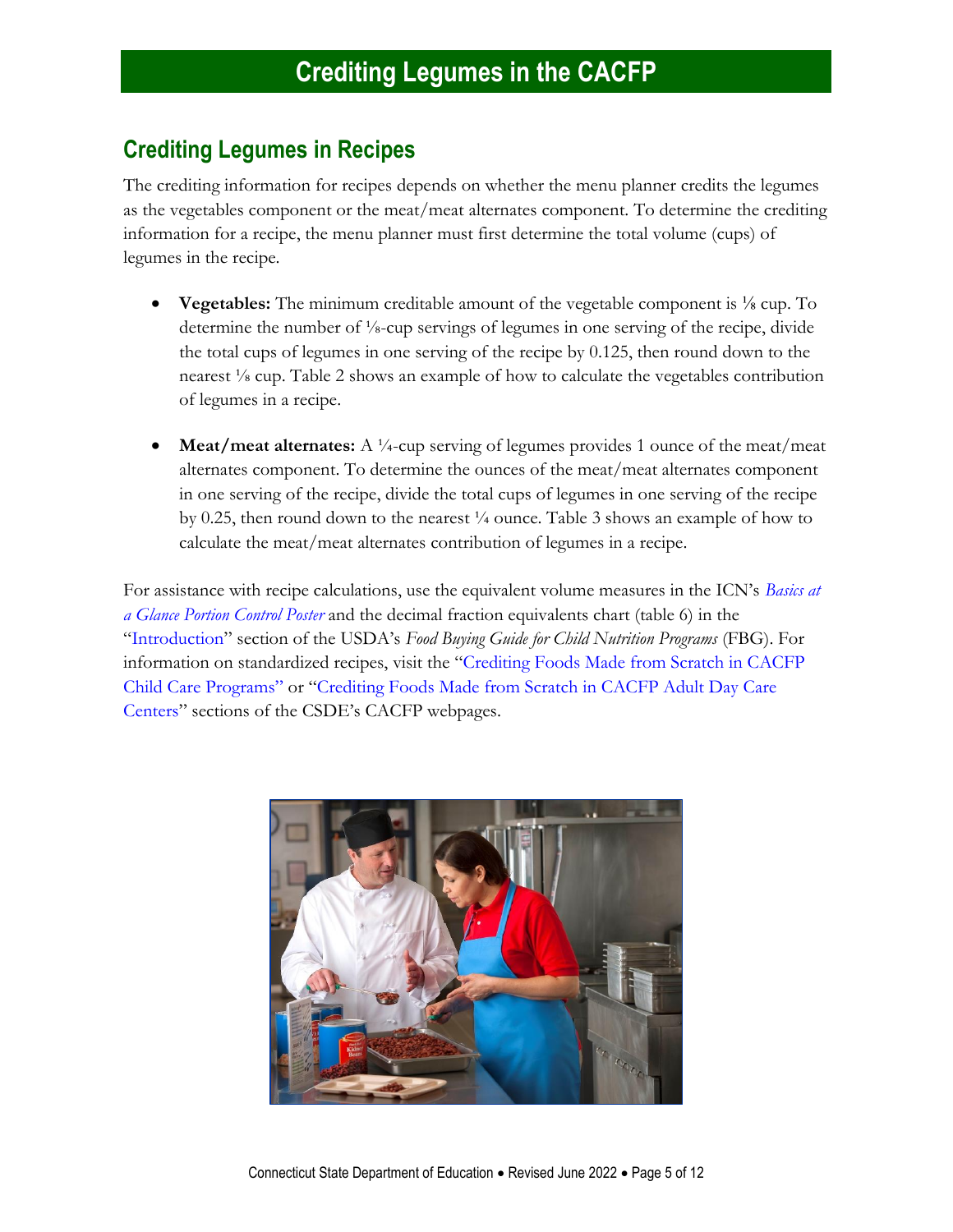#### **Table 2. Determining the vegetables contribution of legumes in a recipe**

A recipe provides 50 servings and contains 1 gallon and 1 quart of chickpeas. How many cups of vegetables does the recipe provide per serving?

1. Determine the total cups of legumes in the recipe: Use the ICN's *[Basics at a Glance Portion Control Poster](https://theicn.org/icn-resources-a-z/basics-at-a-glance/)* to convert larger measurements to cups. Use the decimal fraction equivalents chart (table 6) in the FBG's "[Introduction](https://foodbuyingguide.fns.usda.gov/Content/TablesFBG/USDA_FBG_Introduction.pdf)" section to convert fractions to decimals.

> *1 gallon (16 cups) plus 1 quart (4 cups) of chickpeas = 20 cups of chickpeas.*

- 2. Number of servings in the recipe: **B 50** servings
- 3. Determine the cups of legumes per serving: Divide the total cups of legumes (A) by the number of servings in the recipe (B).

*20 cups of chickpeas divided by 50 servings = 0.4 cup of chickpeas per serving.*

- **\* Note:** If the decimal amount for the cups of legumes per serving (C) converts to an **even multiple of**  $\frac{1}{8}$  cup, such as 0.5 ( $\frac{1}{2}$ ) cup, 0.25 ( $\frac{1}{4}$ ) cup, or 0.125 ( $\frac{1}{8}$ ) cup, this is the final meal pattern contribution for the vegetables component. **Do not complete steps 4 and 5.**
- 4. Determine the number of <sup>1</sup>/<sub>8</sub>-cup servings (minimum creditable amount) of legumes in one serving of the recipe: Divide the cups of legumes per serving (C) by 0.125.

*0.4 cup of chickpeas per serving divided by 0.125 = 3.2 servings of ⅛ cup.*

5. Round down the number in D to nearest  $\frac{1}{8}$ -cup serving.

*3.2 servings round down to 3 servings of ⅛ cup (or ⅜ cup). One serving of the recipe contains ⅜ cup of the vegetables component.*



**A 20** cups

**C 0.4**

cups per serving **\***

**Meal pattern contribution:** <sup>3</sup>/<sub>8</sub> cup of the vegetables component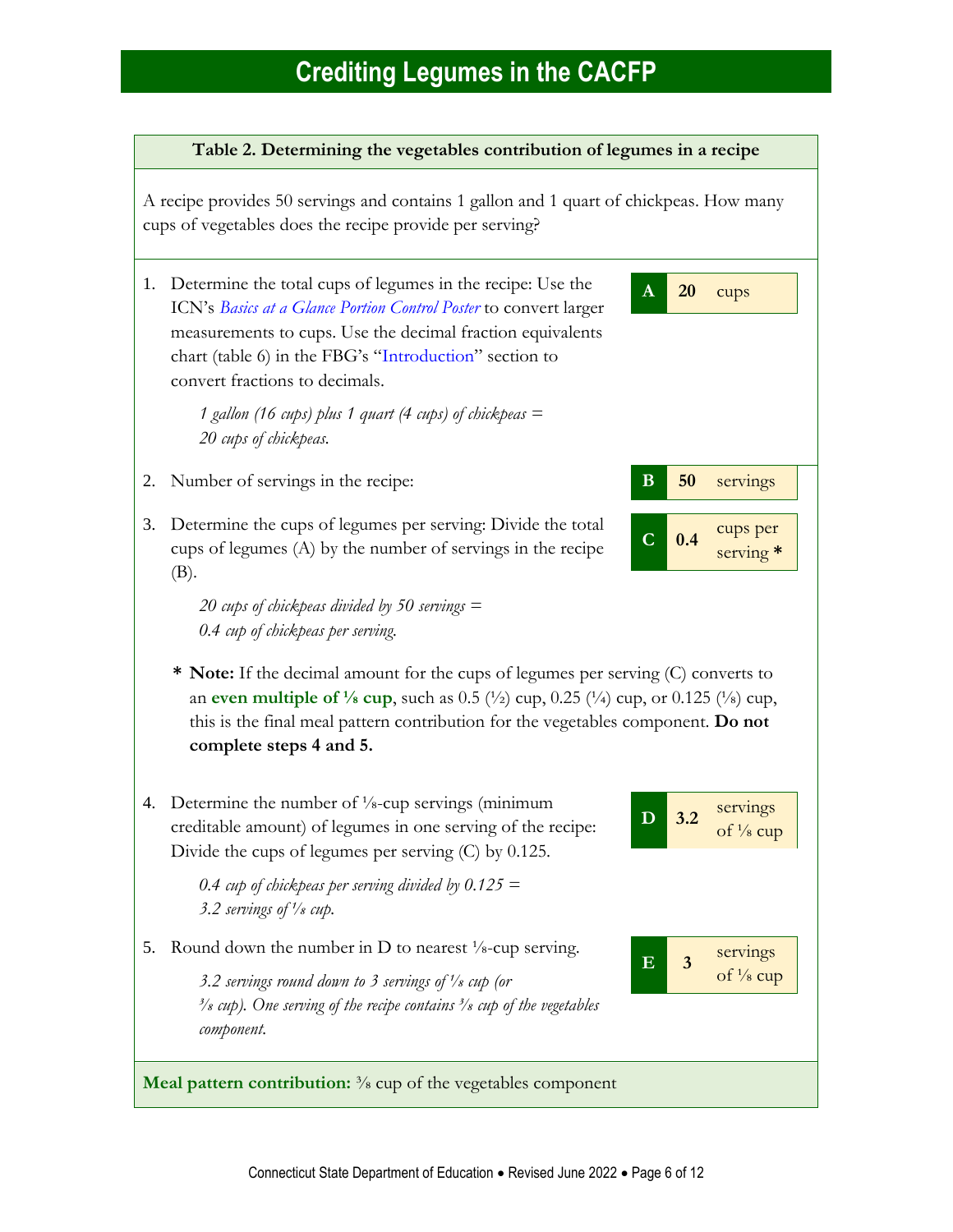A recipe provides 50 servings and contains 1 gallon and 1 quart of chickpeas. How many ounces of the meat/meat alternates component does the recipe provide per serving?

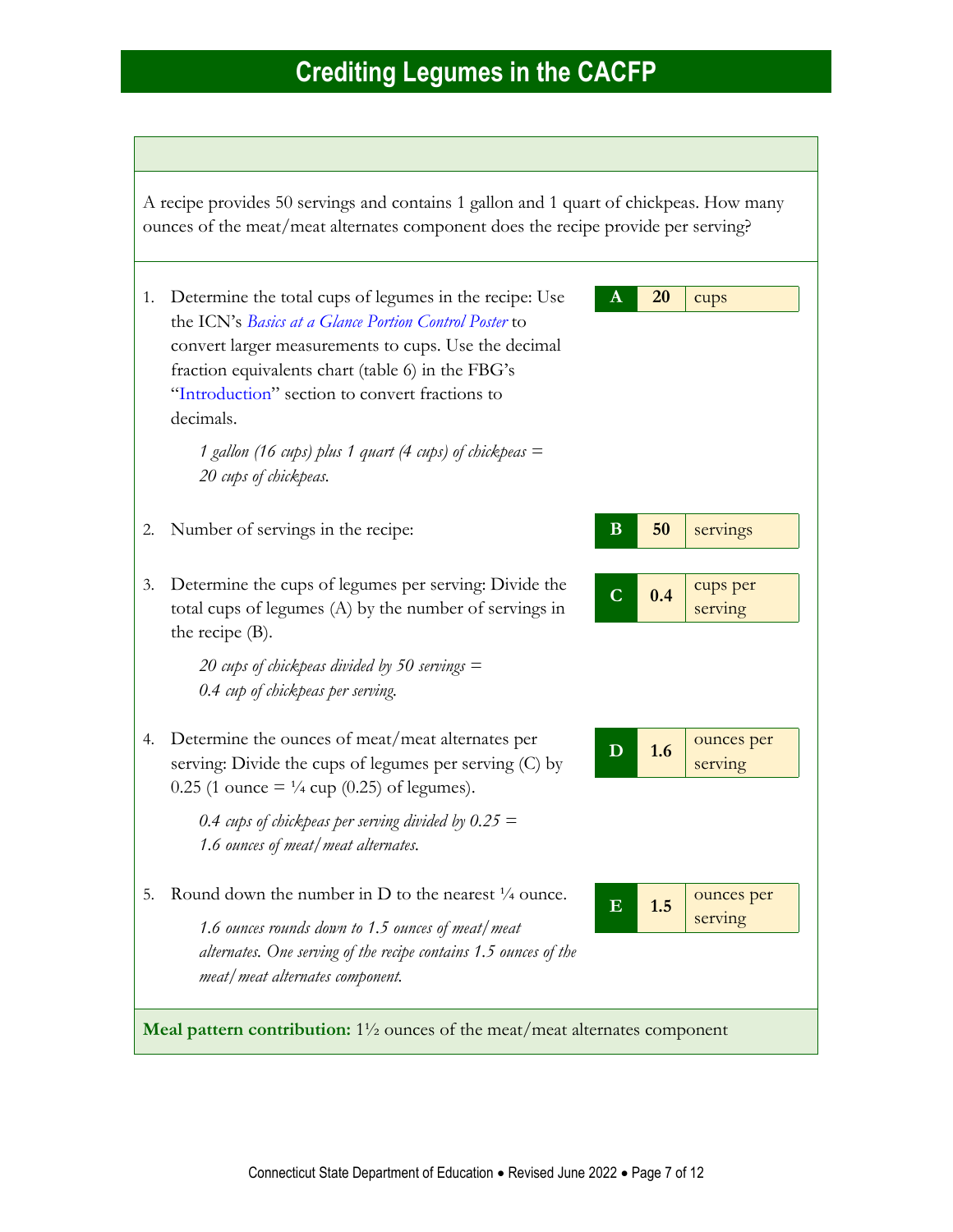### **Pasta Products Made from Legume Flours**

Pasta products made from legume flours may credit as either the vegetables component or the meat/meat alternates component, but not both in the same meal or snack.

• **Meat/meat alternates:** Crediting pasta products that contain legume flours as the meat/meat alternates component is the same as crediting legumes. A ¼-cup serving of cooked pasta made of 100 percent legume flours credits as 1 ounce of the meat/meat alternates component.

Legume flour pasta must be offered with additional meat/meat alternates, such as tofu, cheese, or meat. The USDA's intent for this requirement is to ensure that meat/meat alternates are in a form that is recognizable to participants. The nutrition education aspect of the Child Nutrition Programs includes the goal of helping participants recognize the food groups that contribute to healthy meals and snacks.

• **Vegetables:** Pasta products that contain 100 percent vegetable flours may credit as the vegetables component. For example, ½ cup of pasta made of 100 percent red lentil flour credits as ½ cup of the vegetables component.

Alternatively, manufacturers and CACFP sponsors may credit legume flour pasta using the bean flour yield information on page C-1 of [Appendix C](https://foodbuyingguide.fns.usda.gov/files/Reports/USDA_FBG_FoodItemsForFurtherProcessing_YieldTable.pdf) of the FBG, or with appropriate documentation on the manufacturer's product formulation statement (PFS). For more information, refer to the CSDE's resources, *[Using Product Formulation Statements in the CACFP](http://portal.ct.gov/-/media/SDE/Nutrition/CACFP/Crediting/Using_Product_Formulation_Statements_CACFP.pdf)* and *[Accepting Processed Product Documentation in the CACFP,](https://portal.ct.gov/-/media/SDE/Nutrition/CACFP/Crediting/Accepting_Processed_Product_Documentation_CACFP.pdf)* and the USDA's PFS forms, *[Product](https://www.fns.usda.gov/sites/default/files/resource-files/PFS_Meats-Meat_Alternates_Fillable_508.pdf)  [Formulation Statement \(Product Analysis\) for Meat/Meat Alternate Products](https://www.fns.usda.gov/sites/default/files/resource-files/PFS_Meats-Meat_Alternates_Fillable_508.pdf)* and *[Product Formulation](https://fns-prod.azureedge.net/sites/default/files/resource-files/PFS_Document_Total_Veg_Fruits.pdf)  [Statement for Documenting Vegetables and Fruits](https://fns-prod.azureedge.net/sites/default/files/resource-files/PFS_Document_Total_Veg_Fruits.pdf)*.

For additional guidance on documentation for commercial products, visit the "[Crediting Commercial Processed Products in CACFP Child](https://portal.ct.gov/SDE/Nutrition/Crediting-Foods-in-CACFP-Child-Care-Programs/Documents#CommercialProducts)  [Care Programs](https://portal.ct.gov/SDE/Nutrition/Crediting-Foods-in-CACFP-Child-Care-Programs/Documents#CommercialProducts)" or "[Crediting Commercial Processed Products in](https://portal.ct.gov/SDE/Nutrition/Crediting-Foods-in-CACFP-Adult-Day-Care-Centers/Documents#CommercialProducts)  [CACFP Adult Day Care Centers](https://portal.ct.gov/SDE/Nutrition/Crediting-Foods-in-CACFP-Adult-Day-Care-Centers/Documents#CommercialProducts)" sections of the CSDE's CACFP webpages.

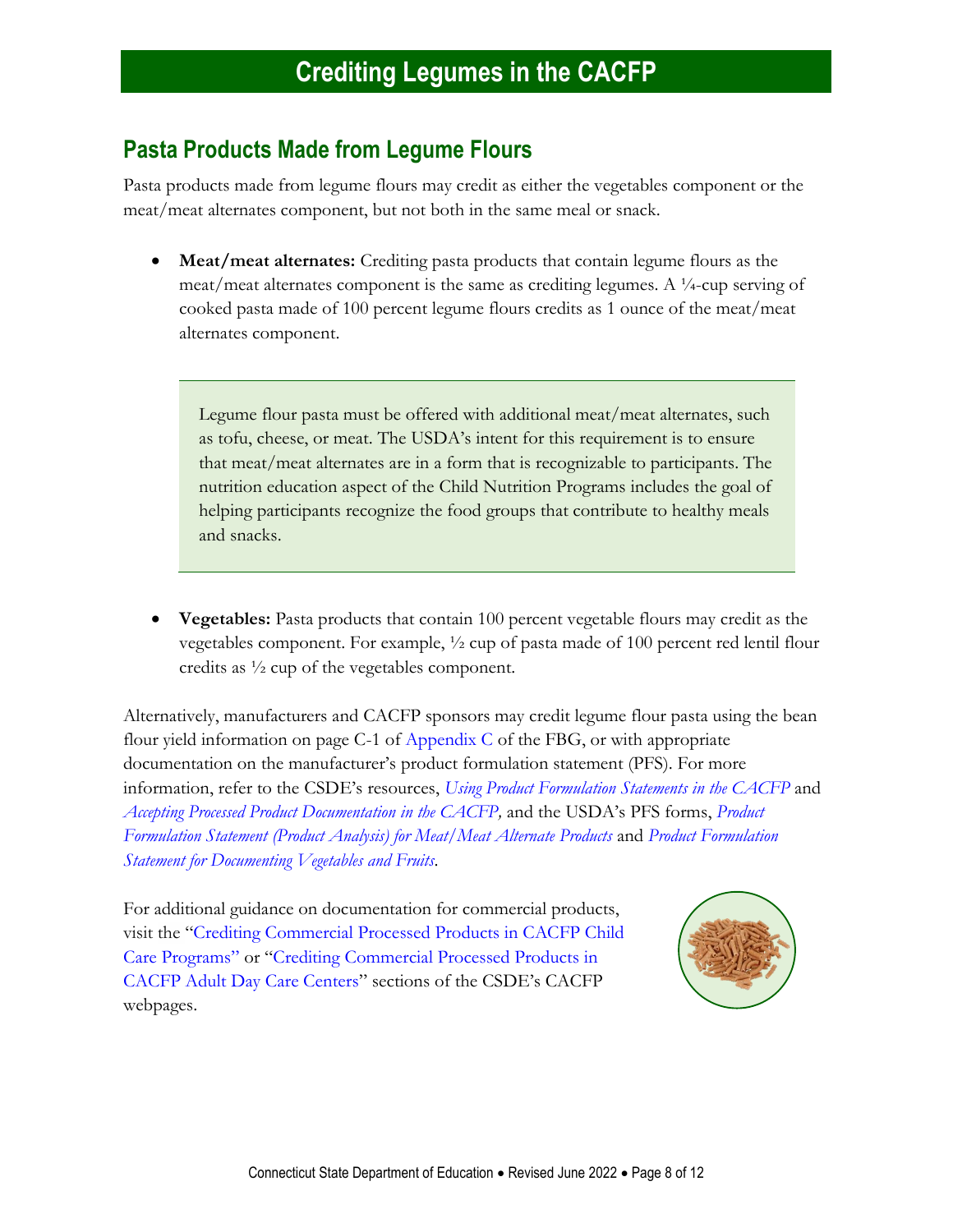### **Resources**

- Accepting Processed Product Documentation in the CACFP (CSDE): [https://portal.ct.gov/-/media/SDE/Nutrition/CACFP/Crediting/](https://portal.ct.gov/-/media/SDE/Nutrition/CACFP/Crediting/Accepting_Processed_Product_Documentation_CACFP.pdf) [Accepting\\_Processed\\_Product\\_Documentation\\_CACFP.pdf](https://portal.ct.gov/-/media/SDE/Nutrition/CACFP/Crediting/Accepting_Processed_Product_Documentation_CACFP.pdf)
- Appendix C: Food Items for Further Processing, Food Buying Guide for Child Nutrition Programs (USDA): [https://foodbuyingguide.fns.usda.gov/files/Reports/USDA\\_FBG\\_FoodItemsForFurtherPr](https://foodbuyingguide.fns.usda.gov/files/Reports/USDA_FBG_FoodItemsForFurtherProcessing_YieldTable.pdf) [ocessing\\_YieldTable.pdf](https://foodbuyingguide.fns.usda.gov/files/Reports/USDA_FBG_FoodItemsForFurtherProcessing_YieldTable.pdf)
- Bite Size Module 4: Meat/Meat Alternates Component (CSDE): [https://portal.ct.gov/SDE/Nutrition/Meal-Patterns-CACFP-Child-Care-](https://portal.ct.gov/SDE/Nutrition/Meal-Patterns-CACFP-Child-Care-Programs/Related-Resources#BiteSize)[Programs/Related-Resources#BiteSize](https://portal.ct.gov/SDE/Nutrition/Meal-Patterns-CACFP-Child-Care-Programs/Related-Resources#BiteSize)
- Bite Size Module 6: Vegetables Component (CSDE): [https://portal.ct.gov/SDE/Nutrition/Meal-Patterns-CACFP-Child-Care-](https://portal.ct.gov/SDE/Nutrition/Meal-Patterns-CACFP-Child-Care-Programs/Related-Resources#BiteSize)[Programs/Related-Resources#BiteSize](https://portal.ct.gov/SDE/Nutrition/Meal-Patterns-CACFP-Child-Care-Programs/Related-Resources#BiteSize)
- Choking Prevention (CSDE's Food Safety for Child Nutrition Programs webpage): [https://portal.ct.gov/SDE/Nutrition/Food-Safety-for-Child-Nutrition-](https://portal.ct.gov/SDE/Nutrition/Food-Safety-for-Child-Nutrition-Programs/Documents#ChokingPrevention)[Programs/Documents#ChokingPrevention](https://portal.ct.gov/SDE/Nutrition/Food-Safety-for-Child-Nutrition-Programs/Documents#ChokingPrevention)
- Crediting Commercial Meat/Meat Alternate Products in the CACFP (CSDE): [https://portal.ct.gov/-/media/SDE/Nutrition/CACFP/](https://portal.ct.gov/-/media/SDE/Nutrition/CACFP/‌Crediting/Credit_Commercial_MMA_CACFP.pdf) [Crediting/Credit\\_Commercial\\_MMA\\_CACFP.pdf](https://portal.ct.gov/-/media/SDE/Nutrition/CACFP/‌Crediting/Credit_Commercial_MMA_CACFP.pdf)
- Food Buying Guide for Child Nutrition Programs (USDA): <https://www.fns.usda.gov/tn/food-buying-guide-for-child-nutrition-programs>
- Meal Patterns for CACFP Adult Day Care Centers (CSDE webpage): [https://portal.ct.gov/SDE/Nutrition/Meal-Patterns-CACFP-Adult-Centers](http://portal.ct.gov/SDE/Nutrition/Meal-Patterns-CACFP-Adult-Centers)
- Meal Patterns for CACFP Child Care Programs (CSDE webpage): [https://portal.ct.gov/SDE/Nutrition/Meal-Patterns-CACFP-Child-Care-Programs](http://portal.ct.gov/SDE/Nutrition/Meal-Patterns-CACFP-Child-Care-Programs)
- Meat/Meat Alternates Component for CACFP Adult Day Care Centers (CSDE webpage): [https://portal.ct.gov/SDE/Nutrition/Crediting-Foods-in-CACFP-Adult-Day-Care-](https://portal.ct.gov/SDE/Nutrition/Crediting-Foods-in-CACFP-Adult-Day-Care-Centers/Documents#MMA)[Centers/Documents#MMA](https://portal.ct.gov/SDE/Nutrition/Crediting-Foods-in-CACFP-Adult-Day-Care-Centers/Documents#MMA)
- Meat/Meat Alternates Component for CACFP Child Care Programs (CSDE webpage): [https://portal.ct.gov/SDE/Nutrition/Crediting-Foods-in-CACFP-Child-Care-](https://portal.ct.gov/SDE/Nutrition/Crediting-Foods-in-CACFP-Child-Care-Programs/Documents#MMA)[Programs/Documents#MMA](https://portal.ct.gov/SDE/Nutrition/Crediting-Foods-in-CACFP-Child-Care-Programs/Documents#MMA)
- Product Formulation Statement (Product Analysis) for Meat/Meat Alternate (M/MA) Products in Child Nutrition Programs (USDA): [https://www.fns.usda.gov/sites/default/files/resource-files/PFS\\_Meats-](https://www.fns.usda.gov/sites/default/files/resource-files/PFS_Meats-Meat_Alternates_Fillable_508.pdf)[Meat\\_Alternates\\_Fillable\\_508.pdf](https://www.fns.usda.gov/sites/default/files/resource-files/PFS_Meats-Meat_Alternates_Fillable_508.pdf)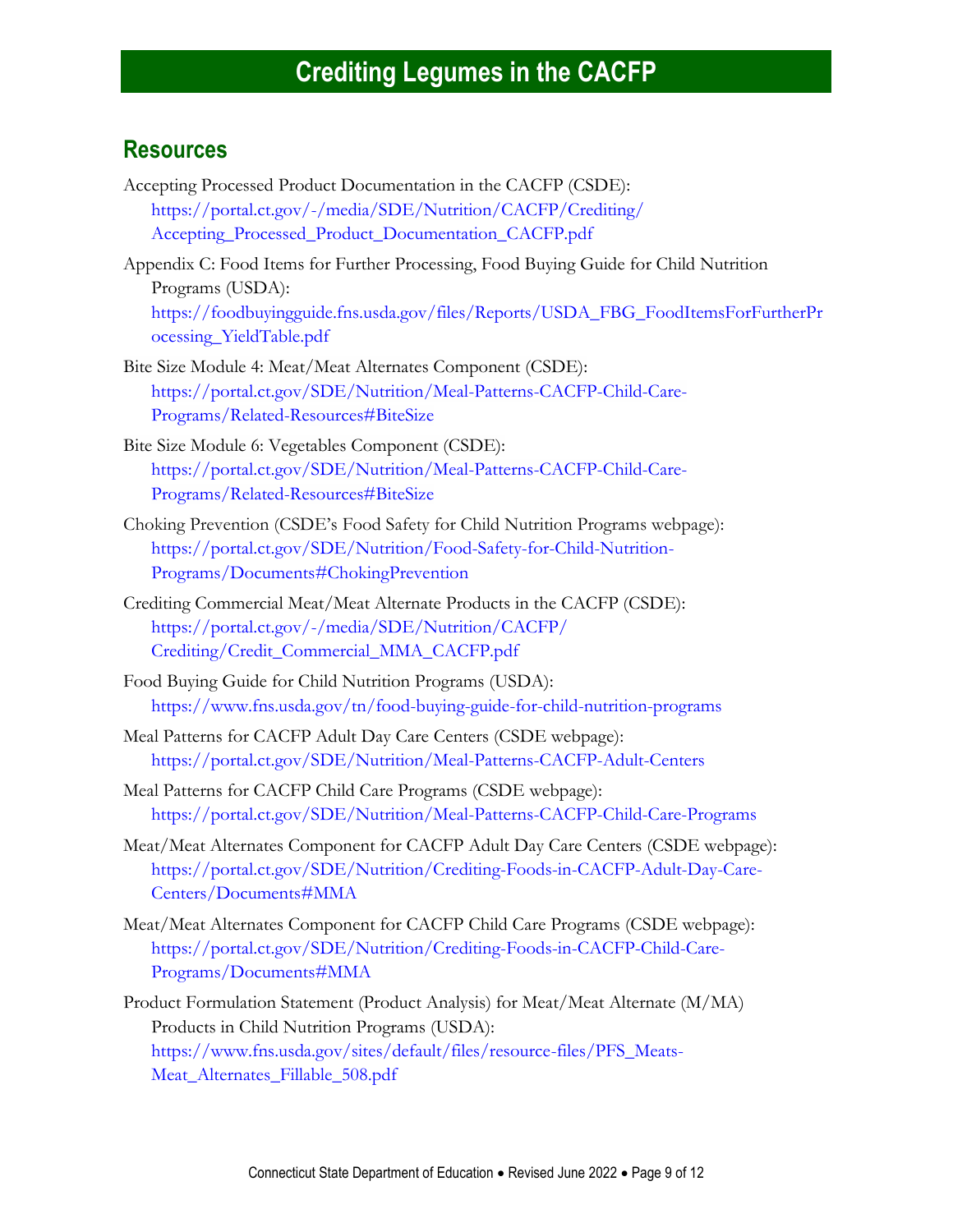Product Formulation Statement for Documenting Vegetables and Fruits in the Child and Adult Care Food Program, Summer Food Service Program, and NSLP Afterschool Snacks USDA):

[https://fns-prod.azureedge.net/sites/default/files/resource](https://fns-prod.azureedge.net/sites/default/files/resource-files/PFS_Document_Total_Veg_Fruits.pdf)[files/PFS\\_Document\\_Total\\_Veg\\_Fruits.pdf](https://fns-prod.azureedge.net/sites/default/files/resource-files/PFS_Document_Total_Veg_Fruits.pdf)

- Resources for the CACFP Meal Patterns (CSDE): [https://portal.ct.gov/-/media/SDE/Nutrition/CACFP/MealPattern/](https://portal.ct.gov/-/media/SDE/Nutrition/CACFP/MealPattern/Resources_CACFP_Meal_Patterns.pdf) [Resources\\_CACFP\\_Meal\\_Patterns.pdf](https://portal.ct.gov/-/media/SDE/Nutrition/CACFP/MealPattern/Resources_CACFP_Meal_Patterns.pdf)
- Reviewer's Checklist for Evaluating Manufacturer Product Formulation Statements for Meat/Meat Alternates (USDA): [https://fns-prod.azureedge.net/sites/default/files/reviewer\\_checklist.pdf](https://fns-prod.azureedge.net/sites/default/files/reviewer_checklist.pdf)
- Serving Meats and Meat Alternates at Lunch and Supper in the USDA CACFP (USDA): <https://www.fns.usda.gov/tn/serving-meats-meat-alternates-lunch-supper-cacfp>
- Standardized Recipe Form for the CACFP (CSDE): [https://portal.ct.gov/-/media/SDE/Nutrition/CACFP/Crediting/](https://portal.ct.gov/-/media/SDE/Nutrition/CACFP/Crediting/Standardized_Recipe_Form_CACFP.docx) [Standardized\\_Recipe\\_Form\\_CACFP.docx](https://portal.ct.gov/-/media/SDE/Nutrition/CACFP/Crediting/Standardized_Recipe_Form_CACFP.docx)
- Standardized Recipes in CACFP Adult Day Care Centers (CSDE webpage): [https://portal.ct.gov/SDE/Nutrition/Crediting-Foods-in-CACFP-Adult-Day-Care-](https://portal.ct.gov/SDE/Nutrition/Crediting-Foods-in-CACFP-Adult-Day-Care-Centers/Documents#StandardizedRecipes)[Centers/Documents#StandardizedRecipes](https://portal.ct.gov/SDE/Nutrition/Crediting-Foods-in-CACFP-Adult-Day-Care-Centers/Documents#StandardizedRecipes)
- Standardized Recipes in CACFP Child Care Programs (CSDE webpage): [https://portal.ct.gov/SDE/Nutrition/Crediting-Foods-in-CACFP-Child-Care-](https://portal.ct.gov/SDE/Nutrition/Crediting-Foods-in-CACFP-Child-Care-Programs/Documents#StandardizedRecipes)[Programs/Documents#StandardizedRecipes](https://portal.ct.gov/SDE/Nutrition/Crediting-Foods-in-CACFP-Child-Care-Programs/Documents#StandardizedRecipes)
- Tips for Evaluating a Manufacturer's Product Formulation Statement (USDA): [https://fns-prod.azureedge.net/sites/default/files/resource](https://fns-prod.azureedge.net/sites/default/files/resource-files/manufacturerPFStipsheet.pdf)[files/manufacturerPFStipsheet.pdf](https://fns-prod.azureedge.net/sites/default/files/resource-files/manufacturerPFStipsheet.pdf)
- USDA Memo SP 26-2019, CACFP 13-2019 and SFSP 12-2019: Crediting Pasta Products Made of Vegetable Flour in the Child Nutrition Programs: [https://www.fns.usda.gov/crediting-pasta-products-made-vegetable-flour-child-nutrition](https://www.fns.usda.gov/crediting-pasta-products-made-vegetable-flour-child-nutrition-programs)[programs](https://www.fns.usda.gov/crediting-pasta-products-made-vegetable-flour-child-nutrition-programs)
- Using Child Nutrition (CN) Labels in the CACFP (CSDE): [https://portal.ct.gov/-/media/SDE/Nutrition/CACFP/Crediting/](https://portal.ct.gov/-/media/SDE/Nutrition/CACFP/Crediting/‌Using_CN_labels_CACFP.pdf) [Using\\_CN\\_labels\\_CACFP.pdf](https://portal.ct.gov/-/media/SDE/Nutrition/CACFP/Crediting/‌Using_CN_labels_CACFP.pdf)
- Using Product Formulation Statements in the CACFP (CSDE): [http://portal.ct.gov/-/media/SDE/Nutrition/CACFP/Crediting/](http://portal.ct.gov/-/media/SDE/Nutrition/CACFP/Crediting/Using_Product_Formulation_Statements_CACFP.pdf) [Using\\_Product\\_Formulation\\_Statements\\_CACFP.pdf](http://portal.ct.gov/-/media/SDE/Nutrition/CACFP/Crediting/Using_Product_Formulation_Statements_CACFP.pdf)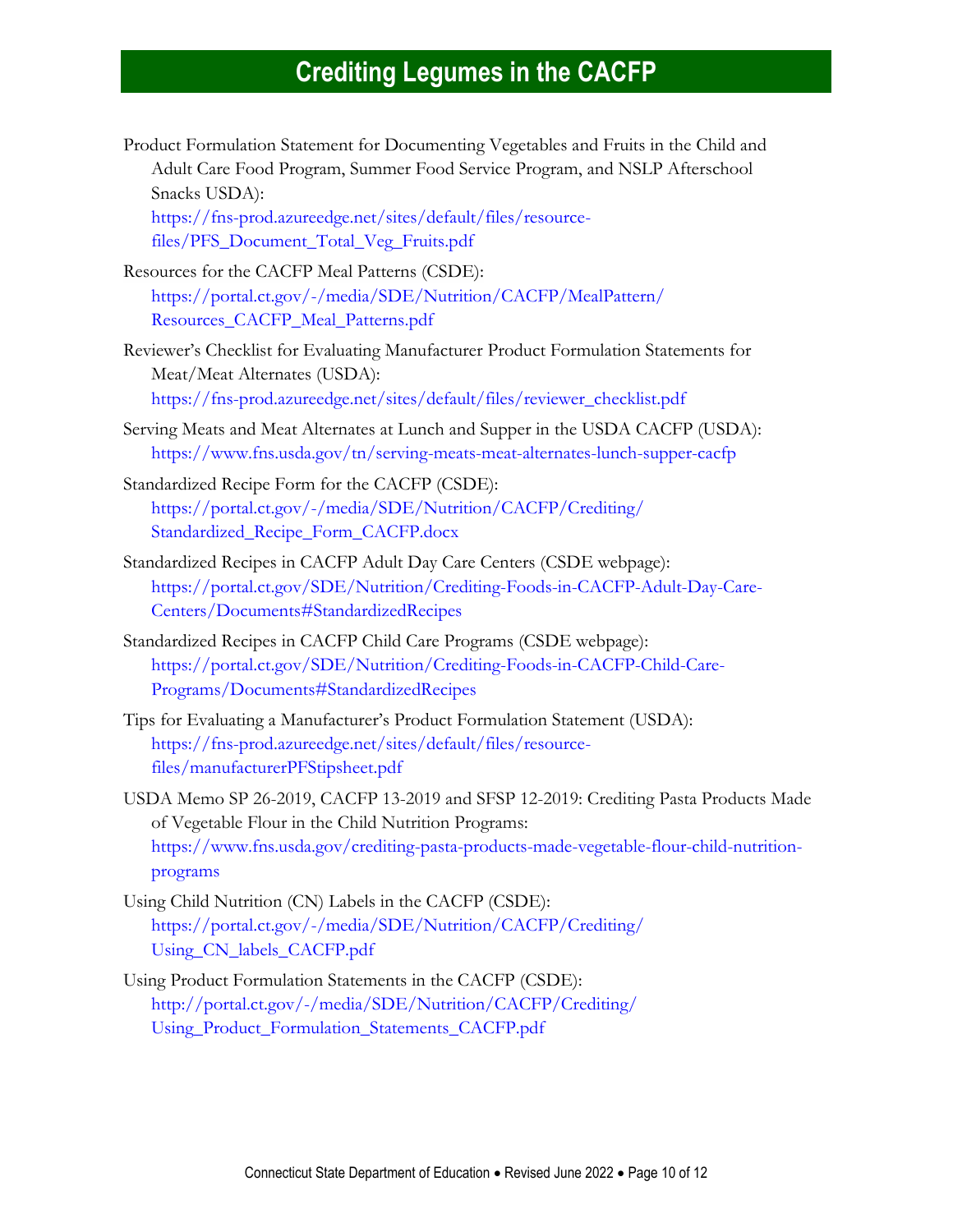Vegetable Subgroups in the CACFP (CSDE):

[https://portal.ct.gov/-/media/SDE/Nutrition/CACFP/Crediting/](https://portal.ct.gov/-/media/SDE/Nutrition/CACFP/Crediting/‌Vegetable_Subgroups_CACFP.pdf) [Vegetable\\_Subgroups\\_CACFP.pdf](https://portal.ct.gov/-/media/SDE/Nutrition/CACFP/Crediting/‌Vegetable_Subgroups_CACFP.pdf)

Vegetables Component for CACFP Adult Day Care Centers (CSDE webpage): [https://portal.ct.gov/SDE/Nutrition/Crediting-Foods-in-CACFP-Adult-Day-Care-](https://portal.ct.gov/SDE/Nutrition/Crediting-Foods-in-CACFP-Adult-Day-Care-Centers/Documents#Vegetables)[Centers/Documents#Vegetables](https://portal.ct.gov/SDE/Nutrition/Crediting-Foods-in-CACFP-Adult-Day-Care-Centers/Documents#Vegetables) 

Vegetables Component for CACFP Child Care Programs (CSDE webpage): [https://portal.ct.gov/SDE/Nutrition/Crediting-Foods-in-CACFP-Child-Care-](https://portal.ct.gov/SDE/Nutrition/Crediting-Foods-in-CACFP-Child-Care-Programs/Documents#Vegetables)[Programs/Documents#Vegetables](https://portal.ct.gov/SDE/Nutrition/Crediting-Foods-in-CACFP-Child-Care-Programs/Documents#Vegetables)